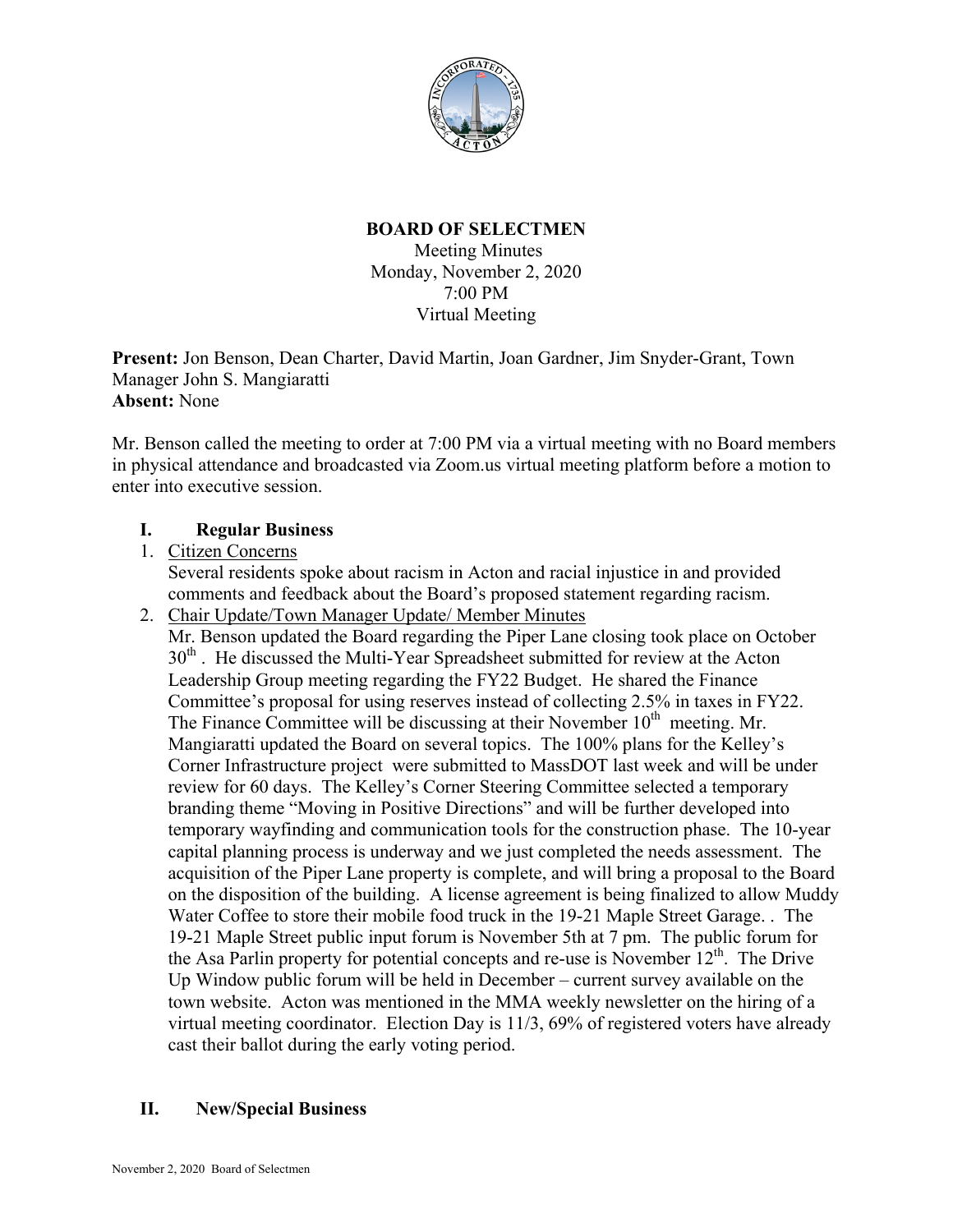

3. 7:10 PM Site Plan Special Permit #09/08/2020-480, 67 Powder Mill Road – meeting to be continued to November 16, 2020 at 7:10 PM

**Mr. Benson read the public hearing notice. Mr. Snyder Grant moved to continue the hearing to November 16, 2020 at 7:10 PM, Ms. Gardner seconded. Mr. Martin called roll:**

**Mr. Snyder-Grant – aye Ms. Gardner – aye Mr. Benson – aye Mr. Charter – aye Mr. Martin – aye The Board voted 5-0, the motion carried**

4. 7:10 PM Class I Auto Dealership, Koch Acton Inc., 137 Great Road

Chuck Daigle represented the application. There is a current Toyota dealership at that location; it will be under new management.

**Mr. Snyder-Grant moved to close the hearing, Ms. Gardner seconded. Mr. Martin called roll:**

**Mr. Snyder-Grant – aye Ms. Gardner – aye Mr. Benson – aye Mr. Charter – aye Mr. Martin – aye The Board voted 5-0, the motion carried.**

**Ms. Gardner moved to approve the Class I Auto Dealer License, Mr. Charter seconded. Mr. Martin called roll: Mr. Snyder-Grant – aye Ms. Gardner – aye Mr. Benson – aye Mr. Charter – aye Mr. Martin – aye The Board voted 5-0, the motion carried.**

5. COVID-19 Response Updates

Mr. Mangiaratti updated the Board regarding the Town Services Hotline and the recent inclusion of phone calls placed to the main number 978-929-6600 to enhance customer service efforts. Building Improvements recently completed using CARES funds such as HVAC improvements to create more fresh air using Needlepoint Bipolar Ionization systems at the Acton Memorial Library, Public Safety Center, and Public Works offices. The TJ O'Grady Skate Park is temporarily closed due to issues of skaters not wearing face coverings.

There are 13 current cases of COVID-19 in Acton, and the community level data map still shows Acton as a green town, however, the trend is increasing and may not be much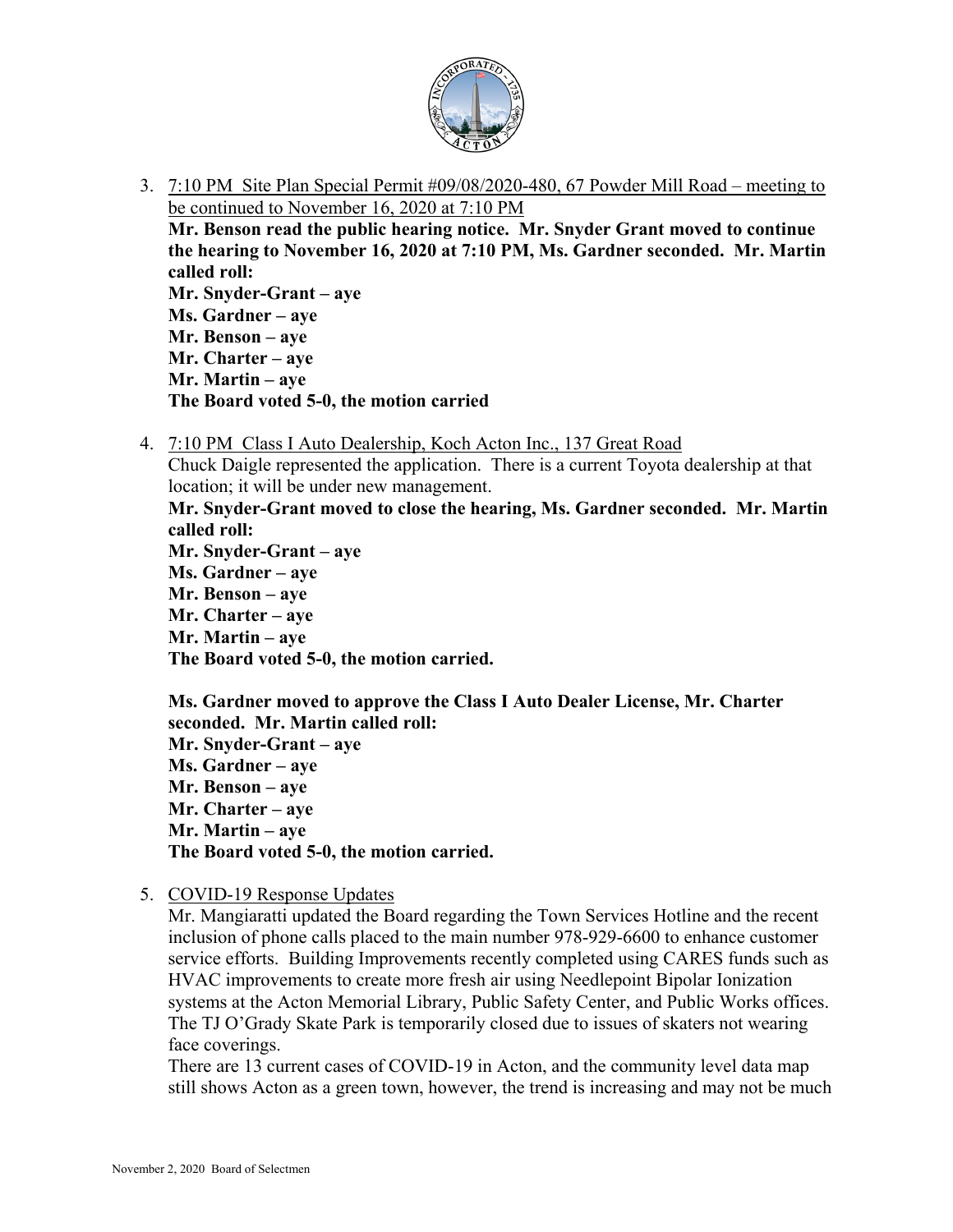

longer. The Governor issued a new Executive Order #55 beginning 11/6 at 12:01 AM for mask use, a stay at home advisory, and early closure of businesses and activities.

6. Review and Approve a Mortgage Assistance Program Funded through CARES Act The Board approved an allocation of \$60,000 from CARES Act funds to administer the Mortgage Assistance Program which will assist 20 Acton applicants with \$3000 each toward mortgage relief through December 31, 2020. **Ms. Gardner moved to approve an allocation of \$60,000 from CARES Act Funds to administer to the Mortgage Assistance Program which assists 20 applicants with \$3000 each towards mortgage relief through December 31, 2020, Mr. Charter seconded. Mr. Martin called roll: Mr. Snyder-Grant – aye Ms. Gardner – aye Mr. Benson – aye**

**Mr. Charter – aye Mr. Martin – aye The Board voted 5-0, the motion carried.**

7. Discuss COVID-19 Relief Proposal Related to Liquor License Renewal and Food Security Needs

Mr. Mangiaratti discussed with the Board a proposal for the 2021 Liquor License Renewal fees to assist both (Section 12) Liquor License holders and those with food insecurity needs. The proposal would be for the Board to accept a 25% reduction in liquor license fees and in return, restaurants offer up to 100 individual meals to a food distribution location. The Board members expressed initial support for the concept and there is interest in reviewing a proposal at the next meeting or first meeting in December.

8. Board to Discuss Statement on Racial Disparity

The Board had an extensive discussion regarding a statement addressing racism in Acton. The Board plans to complete and unanimously approve a statement at a special meeting on November  $12^{th}$  at noon.

9. Board to Vote to Assign Nina Pickering-Cook of Acton & Krieger as Primary Town Counsel

**Ms. Gardner moved to appoint Nina Pickering-Cook as Town Counsel, Mr. Charter seconded. Mr. Martin called roll:**

- **Mr. Snyder-Grant – aye Ms. Gardner – aye Mr. Benson – aye Mr. Charter – aye Mr. Martin – aye The Board voted 5-0, the motion carried**
- 10. Board to Discuss Main Street Dog Park Location